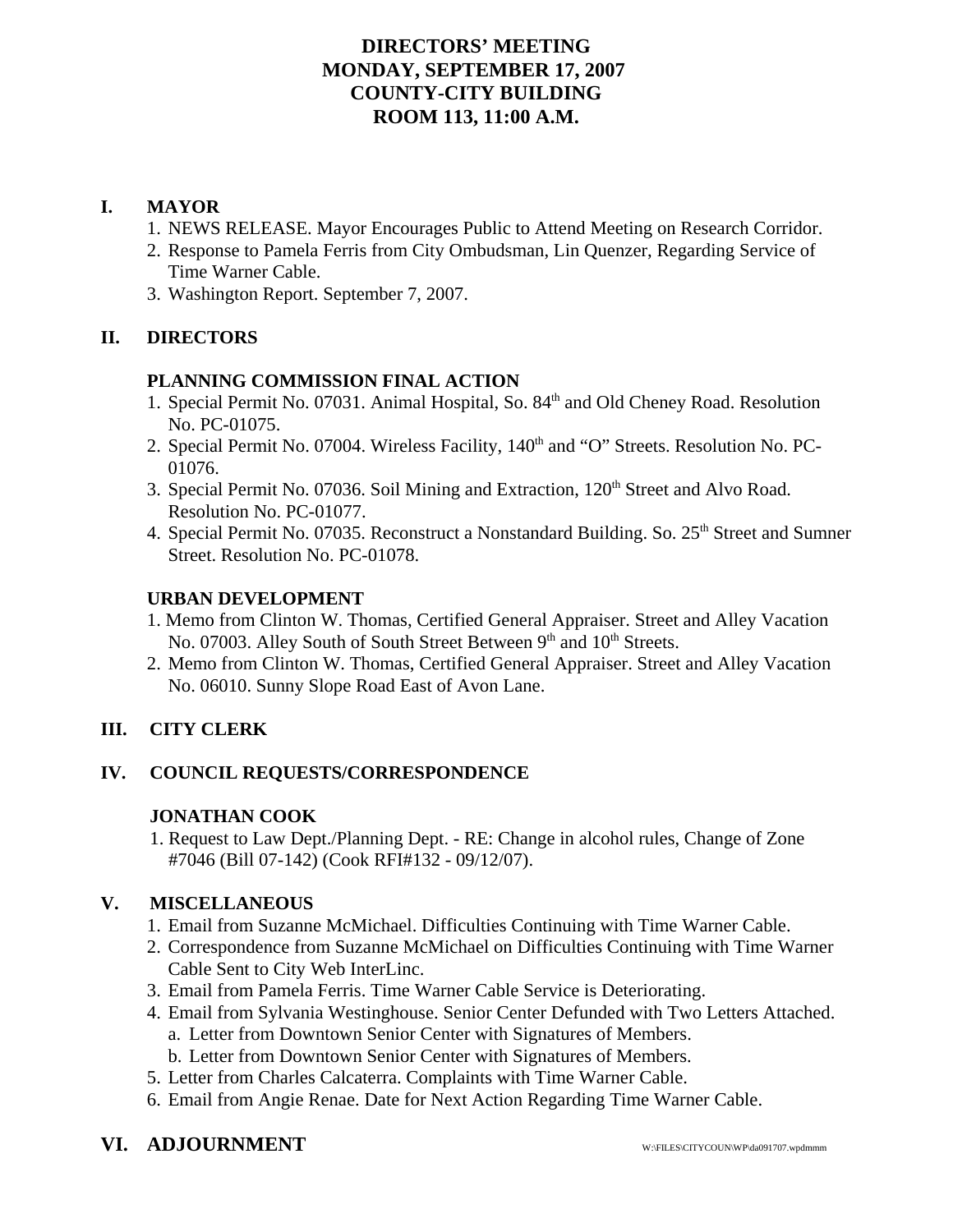# **DIRECTORS' MEETING MINUTES MONDAY, SEPTEMBER 17, 2007 11:00 A.M. COUNTY/CITY BUILDING CONFERENCE ROOM 113**

**Council Members Present:** Dan Marvin, Chair; Robin Eschliman, Vice-Chair; Jon Camp**,** Jonathan Cook, Doug Emery, John Spatz, Ken Svoboda.

**Others Present:** Mayor Chris Beutler, Trish Owen, Denise Pearce, Lin Quenzer, Mayor's Office; City Clerk Joan Ross; Dana Roper, City Attorney; Directors and Department Heads; Tammy Grammer, City Council Staff; Deena Winter, Lincoln Journal Star Representative; and Coby Mach, LIBA.

Meeting convened at 11:08 a.m.

Location Announcement of the Nebraska Open Meetings Act: A Copy of the Nebraska Open Meetings Act is Located on the Wall at the Rear of this Room.

### **I. MAYOR -**

Mayor Chris Beutler called on Directors. Police Chief Casady reported how things have gone the last few days. Over the weekend, Friday, Saturday, and Sunday, they dispatched officers to 1,253 incidents, and just a few samples of that 260 disturbances, 84 thefts, 80 traffic accidents, 61 assaults, 25 child abuse-neglect cases, 20 missing persons, 5 sexual assaults, and they did 4 death investigations. So, pretty busy weekend for them, and interestingly not much busier than the past two weekends, the thought that may be a big game in town makes the weekend a lot busier not really true to us, every weekend is pretty much maxed out for us. Everything went smoothly, they started traffic just a little bit earlier than they did at the Nevada game, they anticipated an earlier arriving crowd probably good thing that they did. Cost them about \$700 more than the Nevada game, they have basically cut the cost of our over-time for the football detail over the course the past five years about half. That's basically constricting the number of intersections that they are directing traffic at and Antelope Valley has helped a lot, it has changed the dynamic from memorial stadium considerably on traffic that comes out of that area and much better than it ever did before.

Fire Chief Wright stated he sent out an email but just to brief everybody they have all seven of the E-One Fire Engines the crossmembers and frame extensions have been installed. There's a few odds and ends that they are still working through but for the most part everything is done.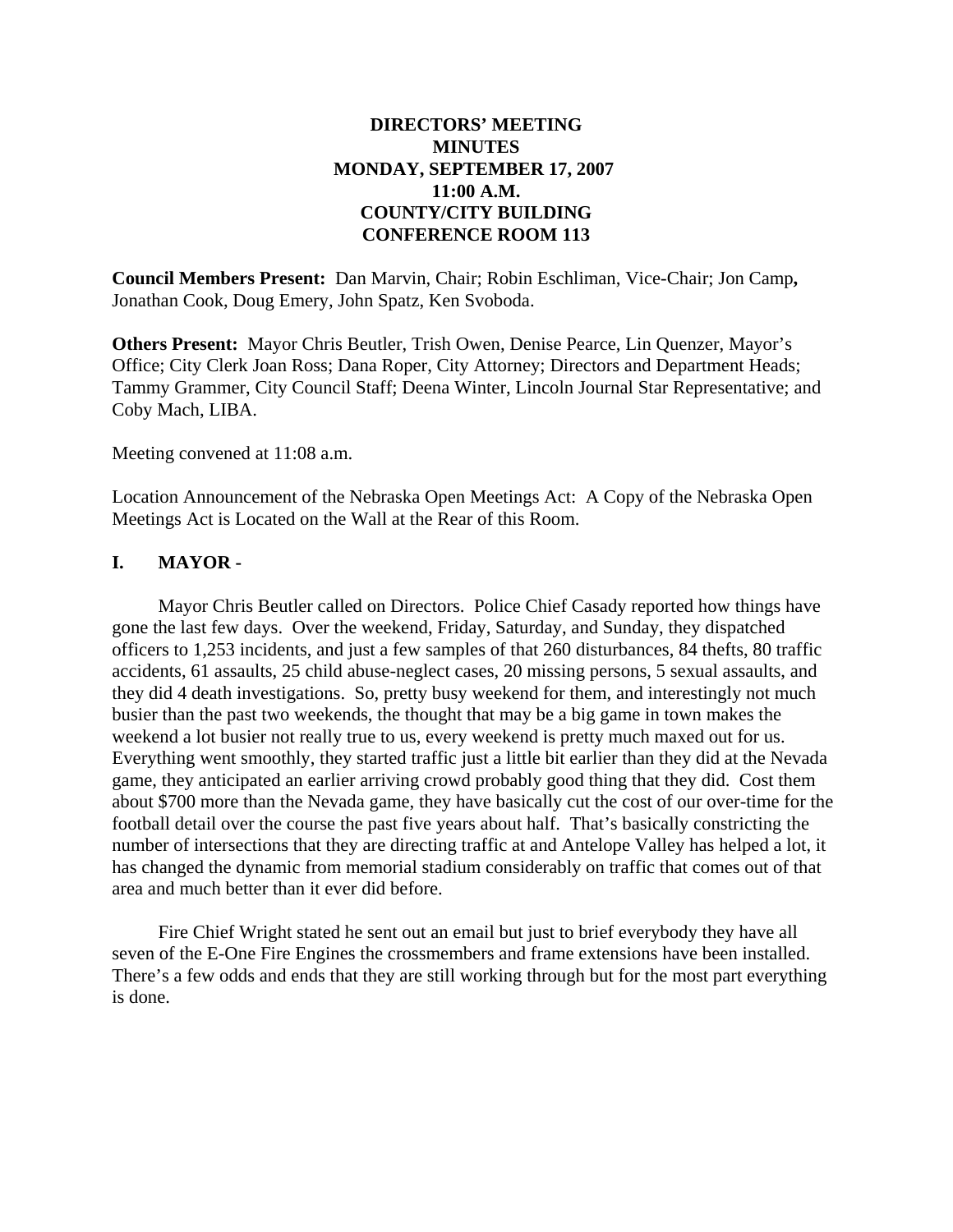They also had a busy weekend, Medic three and Medic one on Saturday alone. They had about 50 EMS calls, pretty typical of all five units vs just two of them so Saturday was pretty busy for them as well. Mr. Marvin commented they had a car fire that is being investigated. Fire Chief Wright replied yes, it's under investigation. It's pretty suspicious on how it started and the amount of damage that it caused and it is now with the Bureau of Fire Prevention and LPD.

Karl Fredrickson (Public Works & Utilities) reported the "O" Street bridge for Antelope Valley construction will begin this coming Wednesday. A temporary roadway will maintain two lanes of traffic in each direction during construction. South Street is opened up from  $9<sup>th</sup>$  Street east, there are some lane closures on it to work on the outside and the exciting thing they're starting up our new train out at the Theresa Street Wastewater Treatment Plant. Construction projects are working their way along so they're making progress.

Mayor Beutler stated they're starting to focus on the legislative program and as the fall passes they will be in touch with Council on it. If any of them would like to be more involved in it or have input or suggestions with regard to what they might like to see on the Legislative Agenda let him know.

- 1. NEWS RELEASE RE: Mayor Encourages Public to Attend Meeting on Research Corridor. — NO COMMENTS
- 2. Response to Pamela Ferris from City Ombudsman, Lin Quenzer RE: Service of Time Warner Cable. — NO COMMENTS
- 3. Washington Report September 7, 2007. NO COMMENTS

#### **II. DIRECTORS -**

# **PLANNING COMMISSION FINAL ACTION** .....

- 1. Special Permit #07031 Animal Hospital, So. 84<sup>th</sup> & Old Cheney Road Resolution No. PC-01075. — NO COMMENTS
- 2. Special Permit #07004 Wireless Facility, 140<sup>th</sup> & "O" Streets Resolution No. PC-01076. — NO COMMENTS
- 3. Special Permit  $#07036$  Soil Mining and Extraction,  $120<sup>th</sup>$  Street and Alvo Road -Resolution No. PC-01077. — NO COMMENTS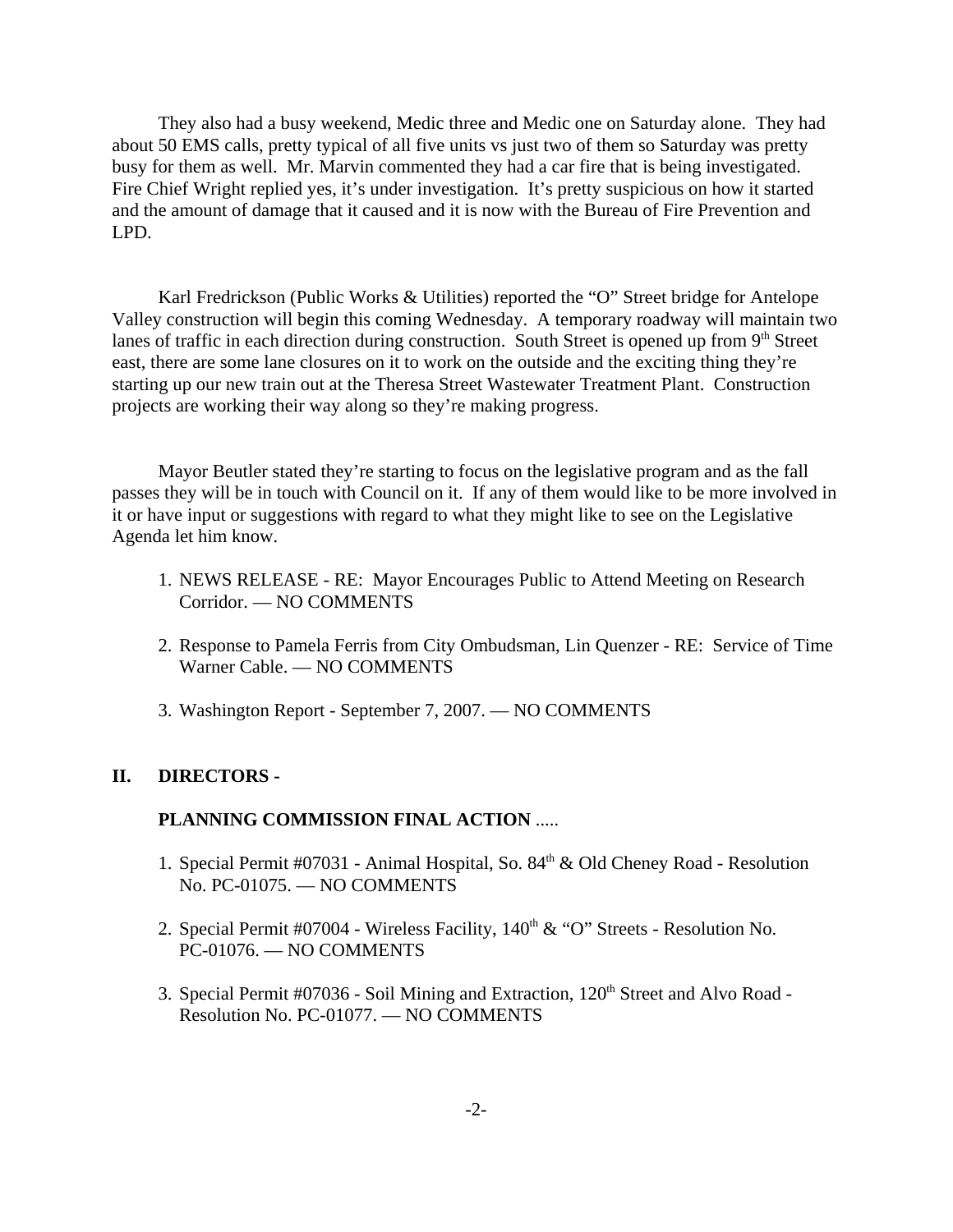4. Special Permit  $\#07035$  - Reconstruct a Nonstandard Building - So.  $25<sup>th</sup>$  Street and Sumner Street - Resolution No. PC-01078. **—** NO COMMENTS

#### **URBAN DEVELOPMENT -**

- 1. Memo from Clinton W. Thomas, Certified General Appraiser RE: Street and Alley Vacation #07003 - Alley South of South Street Between  $9<sup>th</sup>$  &  $10<sup>th</sup>$  Streets. — NO **COMMENTS**
- 2. Memo from Clinton W. Thomas, Certified General Appraiser RE: Street and Alley Vacation #06010 - Sunny Slope Road East of Avon Lane. — NO COMMENTS

#### **III. CITY CLERK -**

City Clerk Joan Ross stated on their Agenda today the first thing they have is the Mayor's Award of Excellence.

Under "Public Hearing-Liquor Resolutions", Items 2 & 3 will be called together. *[#2, Application of Magnolia Restaurant Inc. dba Magnolia Restaurant for a Class I liquor license at 301 N. 8<sup>th</sup> Street.; and #3, Manager application of Nick Fraley for Magnolia Restaurant Inc. dba Magnolia Restaurant at 301 N. 8th Street.]* 

Items 4 & 5 will be called together. *[#4, Application of Crabby Bill's Seafood Shack, Inc. dba Crabby Bill's Seafood Shack for a Class C liquor license at 803 Q Street.; and #5, Manager application of Mark Johnson for Crabby Bill's Seafood Shack, Inc. dba Crabby Bill's Seafood Shack at 803 Q Street.]*

Items 6 & 7 will be called together and she will try to abbreviate the description for Item 7. *[#6, 07-141, Change of Zone 07043 - ...; and #7, 07R-169, Misc. No. 06007- ...] [See Formal Council Agenda of September 17, 2007 for further descriptions of these items.]*

Items 9 & 10 will be called together. *[#9, 07R-183, Approving the Development and Conditional Zoning Agreement between the City and Safe-Harbour Eat - XVII, LLC relating to the development of property generally located at N.W.*  $27<sup>th</sup>$  Street and West O Street.; and #10, *07-149, Change of Zone 07048-Application of Safe-Harbour Eat-XVII, LLC for a change of zone from H-3 Highway Commercial District to I-1 Industrial District on 9.25 acres of property generally located at N.W. 27th Street and West O Street.]* 

Item 12 is the "Special Public Hearing" on setting the property tax rate. *[#12, 07R-181, Approving the 2007-2008 City tax rate of 0.28788 per \$100.00 of assessed valuation.]*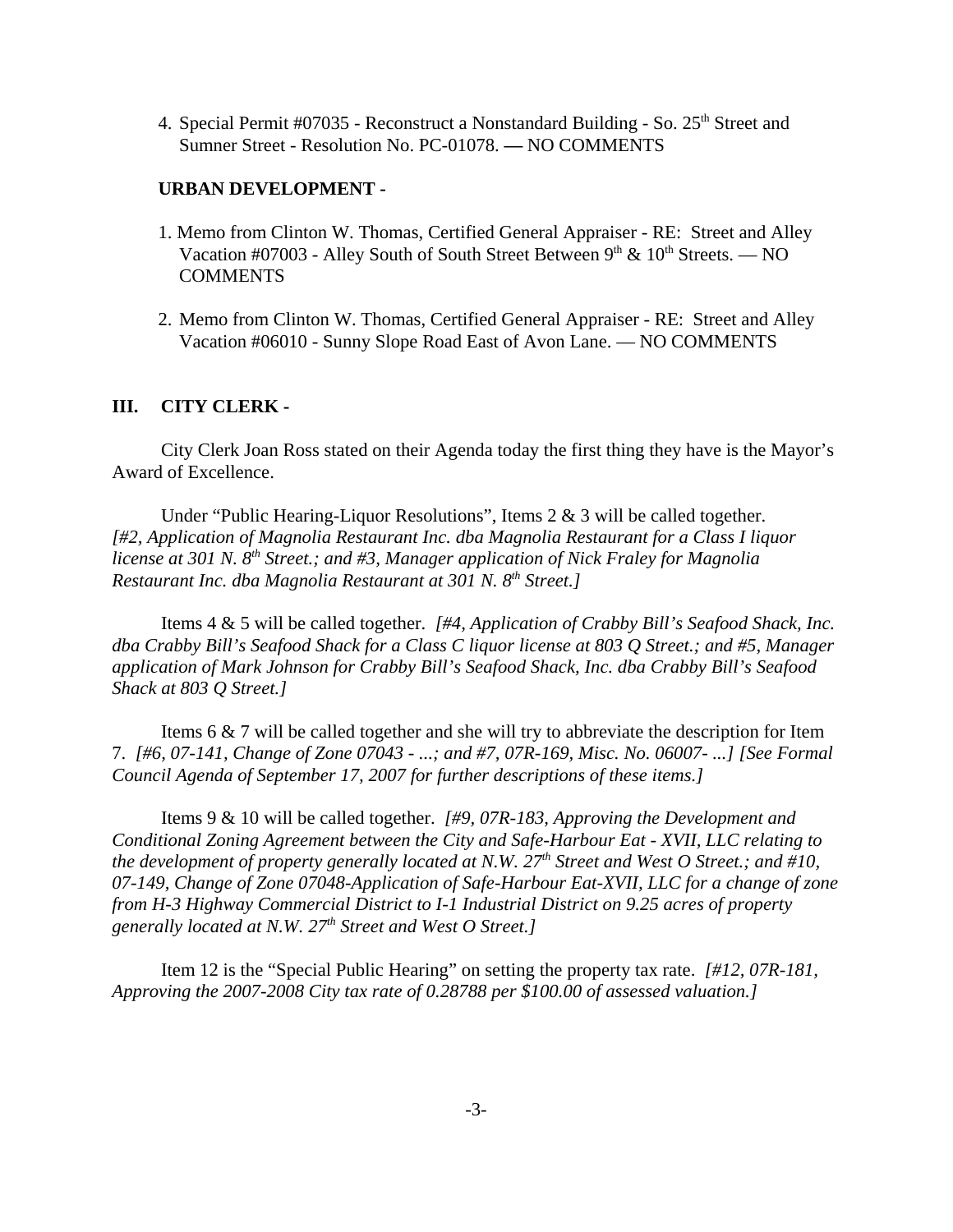For Item 38, they have a Motion-To-Amend #2 requested by Dan Marvin, she just received copies of it from the Law Department which she will handout to Council now. Mr. Marvin stated they will discuss it at the "Noon" Meeting today. Mr. Cook commented maybe they should talk about delaying this item a week because he has an amendment as well but also he has a number of RFI questions and he has not seen answers to those. So, he just thinks there is some things here relating to how they would be handled legally and so on that maybe they need to think about a little bit more before they move forward on it. Mr. Cook commented he doesn't know how others feel but they can talk about it at the "Noon" Meeting today. City Clerk Joan Ross handed out amendment #2 to Council, and Mr. Cook handed out his amendment #1. *[#38, 07-142, Change of Zone 07046 - Amending Title 27 of the Lincoln Municipal Code relating to zoning by adding a new Section 27.03.525 to define restaurant; amending Sections 27.27.025, 27.29.030, 27.33.030, 27.41.030, 27.43.030, 27.49.030, 27.51.040 and adding new sections numbered 27.39.025, 27.45.025, and 27.47.025 to allow and establish conditions for the sale of alcoholic beverages for consumption on the premises of a restaurant as a permitted conditional use in the O-3, B-1, B-3, H-2, H-3, I-2, I-3, H-1, H-4, and I-1 districts, respectively; by amending Sections 27.29.040, 27.33.040, 27.39.030, 27.41.040, 27.43.040, 27.45.030, 27.47.030, 27.49.040, 27.51.050, and 27.63.680 to allow the sale of alcoholic beverages for consumption on any premises not meeting the requirements for the sale of alcoholic beverages for consumption on the premises of a restaurant as a conditional permitted use in the B-1, B-3, H-1, H-2, H-4, I- 1, I-2 and I-3 districts as special permitted use; by amending Section 27.27.030 to delete the sale of alcohol for consumption on the premises in restaurants as a special permitted use in the O-3 district; by amending Section 27.67.040 to add special parking requirements for bars, coffee shops and similar uses formerly classified as a restaurant; and by amending Figure 27.67.040 to add bars, coffee shops, and similar uses to the list of uses which have special parking requirements.]* 

#### **IV. COUNCIL REQUESTS/CORRESPONDENCE -**

#### **JON CAMP -** NO COMMENTS

#### **JONATHAN COOK -** NO COMMENTS

Request to Law Dept./Planning Dept. - RE: Change in alcohol rules, Change of Zone #7046 (Bill 07-142) (Cook RFI#132 - 09/12/07). — NO COMMENTS

**DOUG EMERY** - NO COMMENTS

#### **ROBIN ESCHLIMAN -** NO COMMENTS

**JOHN SPATZ -** NO COMMENTS

**KEN SVOBODA -** NO COMMENTS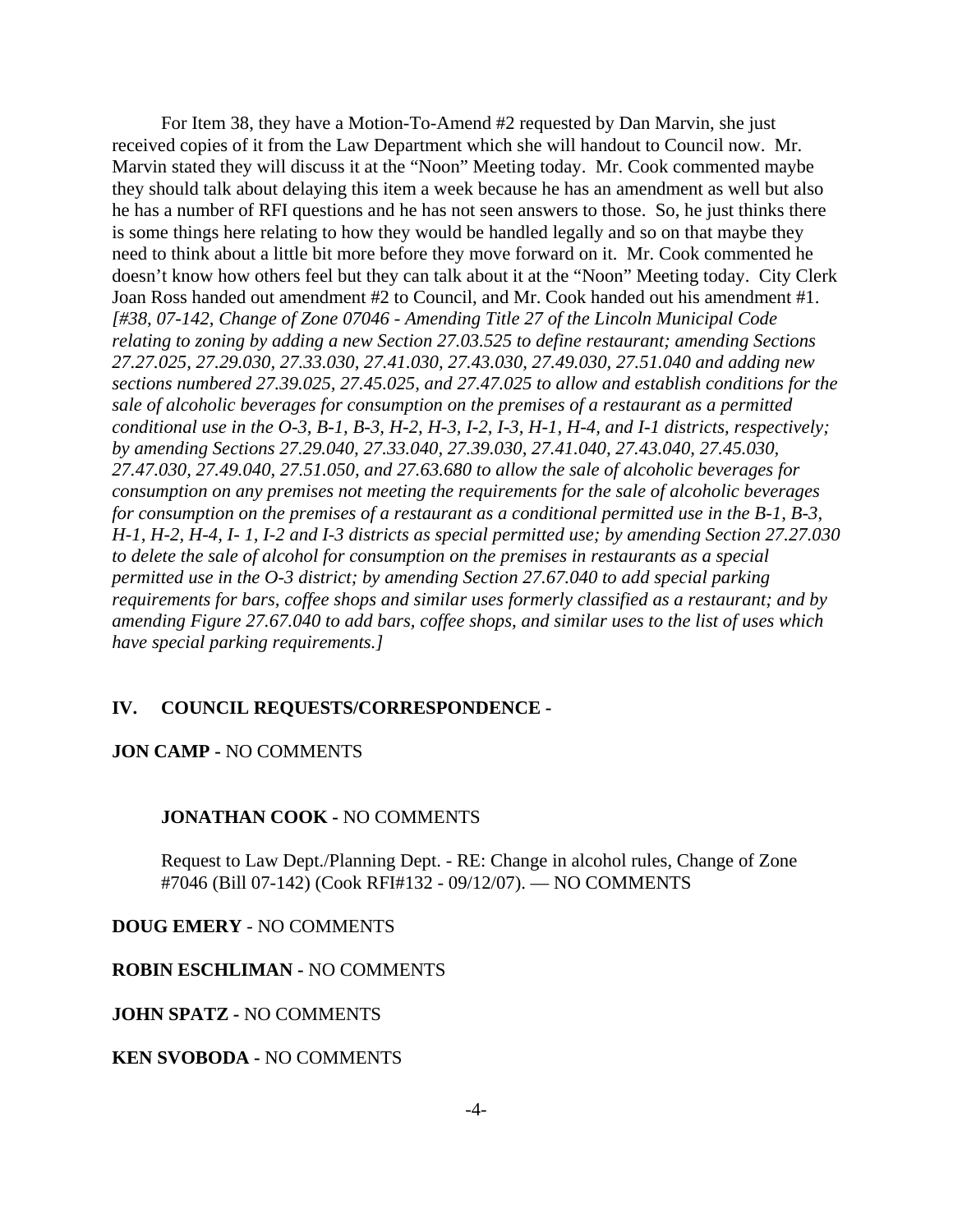### **DAN MARVIN -**

Mr. Marvin stated he would like to speak with Denise Pearce (Mayor's Office) and Marvin Krout (Planning Director) after the Directors' Meeting today.

## **V. MISCELLANEOUS -**

- 1. E-Mail from Suzanne McMichael RE: Difficulties Continuing with Time Warner Cable. — NO COMMENTS
- 2. E-Mail from Suzanne McMichael RE: Difficulties Continuing with Time Warner Cable Sent to City Web InterLinc. — NO COMMENTS
- 3. E-Mail from Pamela Ferris RE: Time Warner Cable Service is Deteriorating. NO COMMENTS
- 4. E-Mail from Sylvania Westinghouse RE: Senior Center Defunded with Two Letters Attached. — NO COMMENTS
	- a. Letter from Downtown Senior Center with Signatures of Members. NO COMMENTS
	- b. Letter from Downtown Senior Center with Signatures of Members. NO COMMENTS
- 5. Letter from Charles Calcaterra RE: Complaints with Time Warner Cable. NO **COMMENTS**
- 6. E-Mail from Angie Renae RE: Date for Next Action on Time Warner Cable. NO **COMMENTS**

# **ADDENDUM - (For September 17th)**

# **I. MAYOR -**

- 1. NEWS ADVISORY RE: Mayor Beutler's Public Schedule Week of September 15 through 21, 2007 - Schedule subject to change. — NO COMMENTS
- 2. NEWS ADVISORY RE: Mayor Beutler news conference on Friday, September 14, 2007 at 10:30 a.m. in Conference Room 113 - will announce an agreement to pave 1.5 miles of roadway to serve two planned schools in north Lincoln (Forwarded to Council on Friday morning, 09/14/07). — NO COMMENTS
- 3. NEWS RELEASE RE: Agreement Reached To Pave Alvo Road. NO **COMMENTS**